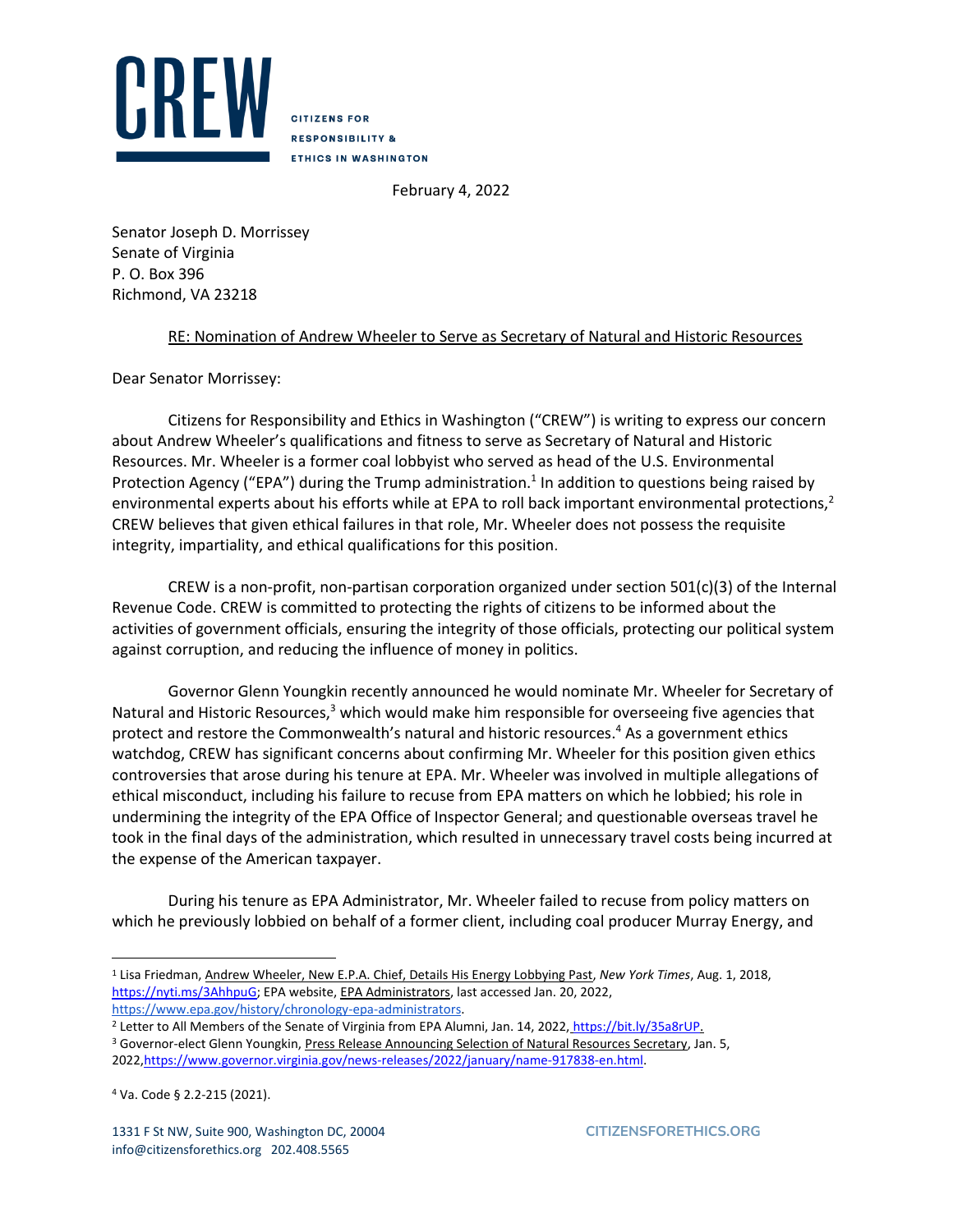February 4, 2022 Page 2

attended meetings that benefited other former lobbying clients.<sup>5</sup> For example, in July 2018, Mr. Wheeler signed off on an EPA rule to relax standards for storing coal ash even though he participated in a March 2017 meeting at the Department of Energy, where Murray Energy's CEO presented an action plan to the then-Energy Secretary for rolling back regulations, which contained a specific recommendation calling for EPA's coal ash regulations to be suspended and rewritten.<sup>6</sup> Prior to joining the EPA, Mr. Wheeler served as a registered lobbyist for Faegre Baker Daniels Consulting, where he represented clients before Congress, the EPA and the Departments of Energy and Transportation.<sup>7</sup> During the two-year period prior to Mr. Wheeler joining the Trump administration, Faegre filed lobbying disclosure reports that covered Mr. Wheeler's lobbying activities for Murray Energy on "general energy and environmental issues."<sup>8</sup> Under these circumstances, Mr. Wheeler's subsequent efforts at EPA to relax coal ash standards, as well as other actions he took to benefit his former lobbying clients, gave rise to the appearance of a lack of impartiality. They further raised serious questions about his compliance with President Donald J. Trump's ethics pledge, which all Trump administration political appointees were required to sign and included a specific provision applicable to former registered lobbyists like Mr. Wheeler that barred him for two years from participating in any particular matter on which he lobbied in the two-year period before his appointment.<sup>9</sup>

As EPA Administrator, Mr. Wheeler also undermined the efficacy, integrity and independence of the EPA Office of the Inspector General ("OIG") by failing to hold his chief of staff accountable when the staffer obstructed an OIG audit and investigation.<sup>10</sup> Because the EPA chief of staff failed to comply with his legal obligations to provide the OIG with "timely access to all records ... or other materials,"<sup>11</sup> and personal interviews, the acting EPA Inspector General ("IG") took the rare step of sending to Mr. Wheeler a "Seven-Day Letter" to formally report on his chief of staff's "refusal to fully cooperate and provide information to the IG."<sup>12</sup> In his letter, the IG characterized the EPA chief of staff's lack of cooperation as a "particularly serious or flagrant problem," which triggered a special congressional oversight reporting obligation that required Mr. Wheeler, as head of the agency, to transmit the IG's letter to EPA's oversight committees within seven days.<sup>13</sup>

Mr. Wheeler's handling of these events represents a failure in ethical leadership. The Seven-Day Letter was the culmination of several weeks of unsuccessful efforts to obtain a follow-up interview with, and agency information from, Mr. Wheeler's chief of staff.<sup>14</sup> Rather than promptly directing his chief of staff to fully cooperate, Mr. Wheeler and his staff allowed the matter to unnecessarily escalate over several weeks, leaving the IG with no viable option other than to notify Congress. A Seven-Day Letter like the one issued by the EPA OIG in this case is only used by the IG community in "compelling

<sup>5</sup> *See* CREW's Letter to Charles J. Sheehan, EPA Acting Inspector General, Jan. 15, 2019 ("CREW's Jan. 15, 2019 Letter"), <https://bit.ly/33vpctd>; CREW's Letter to Charles J. Sheehan, EPA Acting Inspector General, Apr. 16, 2019 ("CREW's Apr. 16, 2019 Letter"), [https://bit.ly/3fHRAdT.](https://bit.ly/3fHRAdT)

<sup>6</sup> CREW's Jan. 15, 2019 Letter, 4-6.

<sup>7</sup> Faegre Baker Daniels website, Andrew R. Wheeler Principal - Faegre Baker Daniels Consulting, archived and available at <https://bit.ly/2GlPVvZ>.

<sup>8</sup> FaegreBD Consulting, First Quarter 2016-Third Quarter 2017 Lobbying Disclosure Reports on behalf of Murray Energy. <sup>9</sup> CREW's Jan. 15, 2019 Letter; CREW's Apr. 16, 2019 Letter; Executive Order No. 13770. Ethics Commitments by Executive Branch Appointees, Jan. 28, 2017; 5 C.F.R. § 2635.101(b)(14); 5 C.F.R. § 2635.502(a)(2), (d).

<sup>10</sup> Letter from EPA Acting Inspector General Charles J. Sheehan to EPA Administrator Andrew R. Wheeler, Oct. 29, 2019 ("EPA IG Letter"[\),](https://www.epa.gov/sites/default/files/2019-11/documents/_epaoig_7dayletter_11-6-19.pdf) [https://bit.ly/3Ai2gcz.](https://bit.ly/3Ai2gcz)

<sup>&</sup>lt;sup>11</sup> Inspector General Act of 1978, 5 U.S.C. App. 3, § 6 (a)(l)(A).

<sup>12</sup> EPA IG Letter.

<sup>13</sup> *Id*.; Inspector General Act of 1978, § 5(d).

<sup>&</sup>lt;sup>14</sup> EPA IG Letter.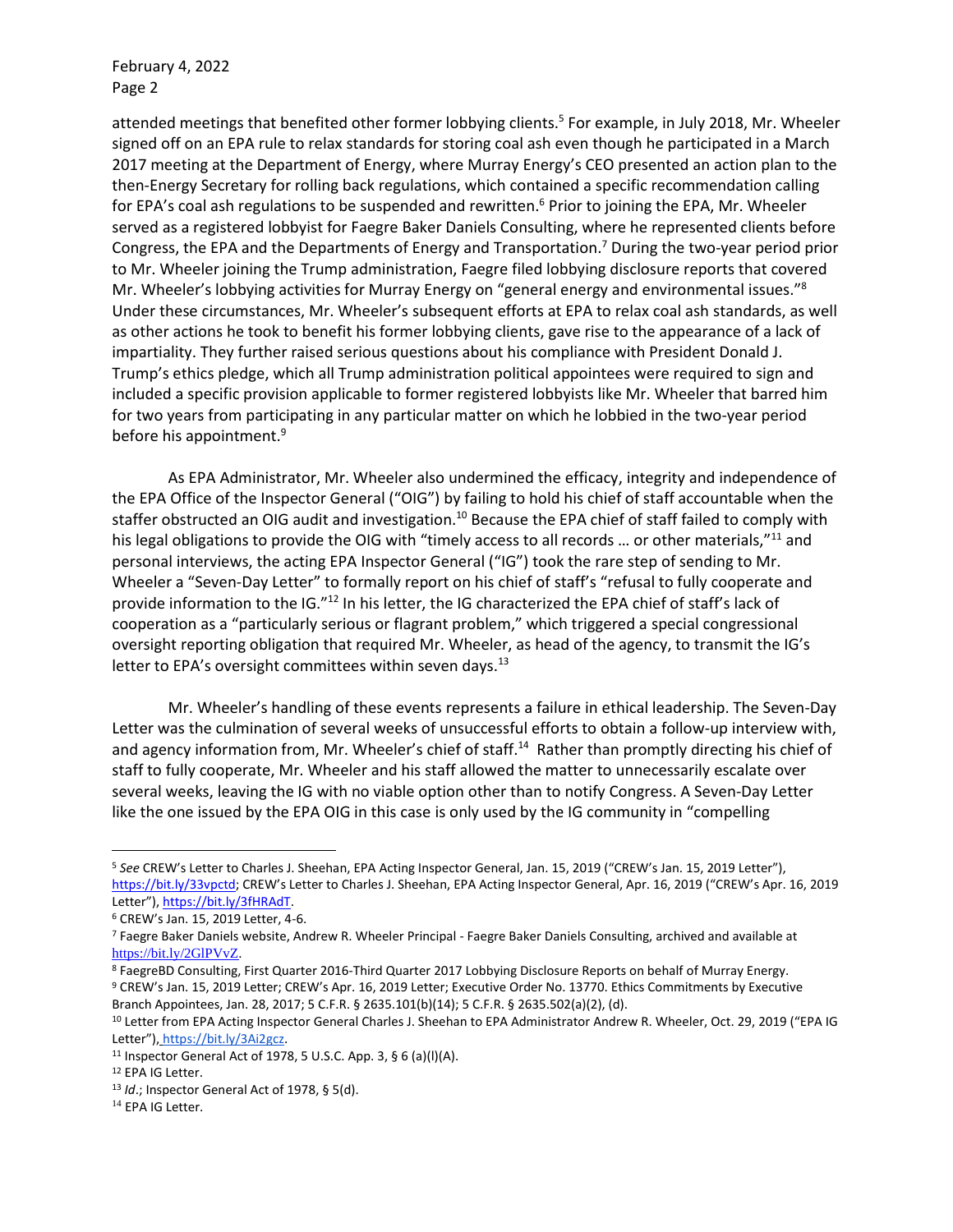February 4, 2022 Page 3

circumstances" to report "serious" or "flagrant" problems that require "immediate Congressional attention." <sup>15</sup> While the Seven-Day Letter appears to have finally motivated Mr. Wheeler to arrange for his staffer to submit to an interview, this gesture ultimately proved to be meaningless.<sup>16</sup> The IG Report shows that Mr. Wheeler effectively blocked the inquiry by continuing to allow his staffer to refuse to answer relevant OIG questions. Mr. Wheeler and the staffer relied on a dubious legal opinion issued by the EPA General Counsel to provide cover for their recalcitrance.<sup>17</sup> The OIG viewed that opinion as giving rise to "recklessness," and believed it "could convert the IG Act into a no man's land" if allowed to stand. <sup>18</sup> Under these circumstances, Mr. Wheeler's handling of the matter not only undermined the efficacy of the OIG but reveals an underlying contempt for that office's integrity and independence.

In the final days of the Trump administration, while other Cabinet officials were resigning in protest following President Trump's role in the January 6th storming of the Capitol, Mr. Wheeler was in Costa Rica to address a "roundtable" of representatives from the private sector on "ways to work together to protect the global food supply."<sup>19</sup> News reports about the Costa Rica trip indicate that his aides had been "instructed" to plan a series of taxpayer-funded trips for Mr. Wheeler to travel to "Panama, Costa Rica, Ecuador and the Dominican Republic," even though there were no international environmental conferences or events slated in those countries in January.<sup>20</sup> With the administration ending in less than two weeks, Mr. Wheeler's January 2021 Costa Rica trip lacked any reasonably discernable official purpose, and may have been contrived to serve his personal travel interests. He also tried to "squeeze in" a November 2020 trip to Taiwan before leaving office, but later scrapped it, after news reports indicated its expected cost would include a \$250,000 chartered aircraft.<sup>21</sup>

Mr. Wheeler's actions as EPA Administrator, specifically rolling back environmental protections in ways that benefited his former clients, undermining the efficacy, integrity and independence of the EPA OIG and deploying taxpayer funds to support questionable travel abroad in the final days of the administration amidst a global pandemic, cast serious doubt regarding Mr. Wheeler's impartiality, integrity, and ethical qualifications to serve as Virginia's Secretary for Natural and Historic Resources.

Based in large part on his industry ties and potential conflicts of intertest, Mr. Wheeler's nomination to lead EPA was opposed by prominent Republicans such as former EPA Administrator Christine Todd Whitman and met with bi-partisan opposition in the Senate where he was narrowly confirmed and.<sup>22</sup> Last month, a group of more than 150 former EPA employees who served in

<sup>&</sup>lt;sup>15</sup> *Id.*; Council of the Inspectors General on Integrity and Efficiency, The Inspectors General, July 14, 2014,

https://www.ignet.gov/sites/default/files/CIGIE%20Congressional%20Relations%20Handbook%20January%202015.pdf <sup>16</sup> Memorandum from EPA Acting Inspector General Charles J. Sheehan to EPA Associate Deputy Administrator Douglas Benevento, Chief of Staff Refuses to Provide Agency Information for OIG Evaluation, Report No. 20-E-0053, Dec. 10, 2019 ("EPA IG Report"), [https://www.epa.gov/sites/default/files/2019-12/documents/\\_epaoig\\_20191210-20-e-0053.pdf;](https://www.epa.gov/sites/default/files/2019-12/documents/_epaoig_20191210-20-e-0053.pdf) Letter from EPA Administrator Andrew R. Wheeler to Hon. Carolyn Maloney, Chair of House Committee on Oversight and Reform, Nov. 5, 2019, which is enclosed as Attachment 4 to the EPA IG Report.

<sup>17</sup> *Id.*

<sup>18</sup> EPA IG Report, at 4.

<sup>&</sup>lt;sup>19</sup> Juliet Eilperin and Brady Dennis, Wheeler says he is not leaving his post after the attack on the Capitol by a pro-Trump mob, *Washington Post*, Jan. 13, 202[1,](https://www.rollcall.com/2021/01/07/epa-chief-to-visit-costa-rica-as-administration-winds-down/) https://www.washingtonpost.com/politics/2021/01/13/energy-202-trump-epa-chief-hopesbiden-doesnt-focus-solely-climate-change/.

<sup>20</sup> Joseph Morton, EPA chief to visit Costa Rica as administration winds down, *Roll Call*, Jan. 7, 202[1,](https://www.rollcall.com/2021/01/07/epa-chief-to-visit-costa-rica-as-administration-winds-down/)

[https://www.rollcall.com/2021/01/07/epa-chief-to-visit-costa-rica-as-administration-winds-down/.](https://www.rollcall.com/2021/01/07/epa-chief-to-visit-costa-rica-as-administration-winds-down/)*.* <sup>21</sup> *Id*.; Lisa Friedman, Trump's EPA Chief Plans 2 Foreign Trips Before Leaving Office, *New York Times*, Nov. 19, 2020, <https://www.nytimes.com/2020/11/19/climate/andrew-wheeler-epa.html>.

<sup>22</sup> United States Senate, Roll Call Vote 116th Congress - 1st Session, Vote Summary,